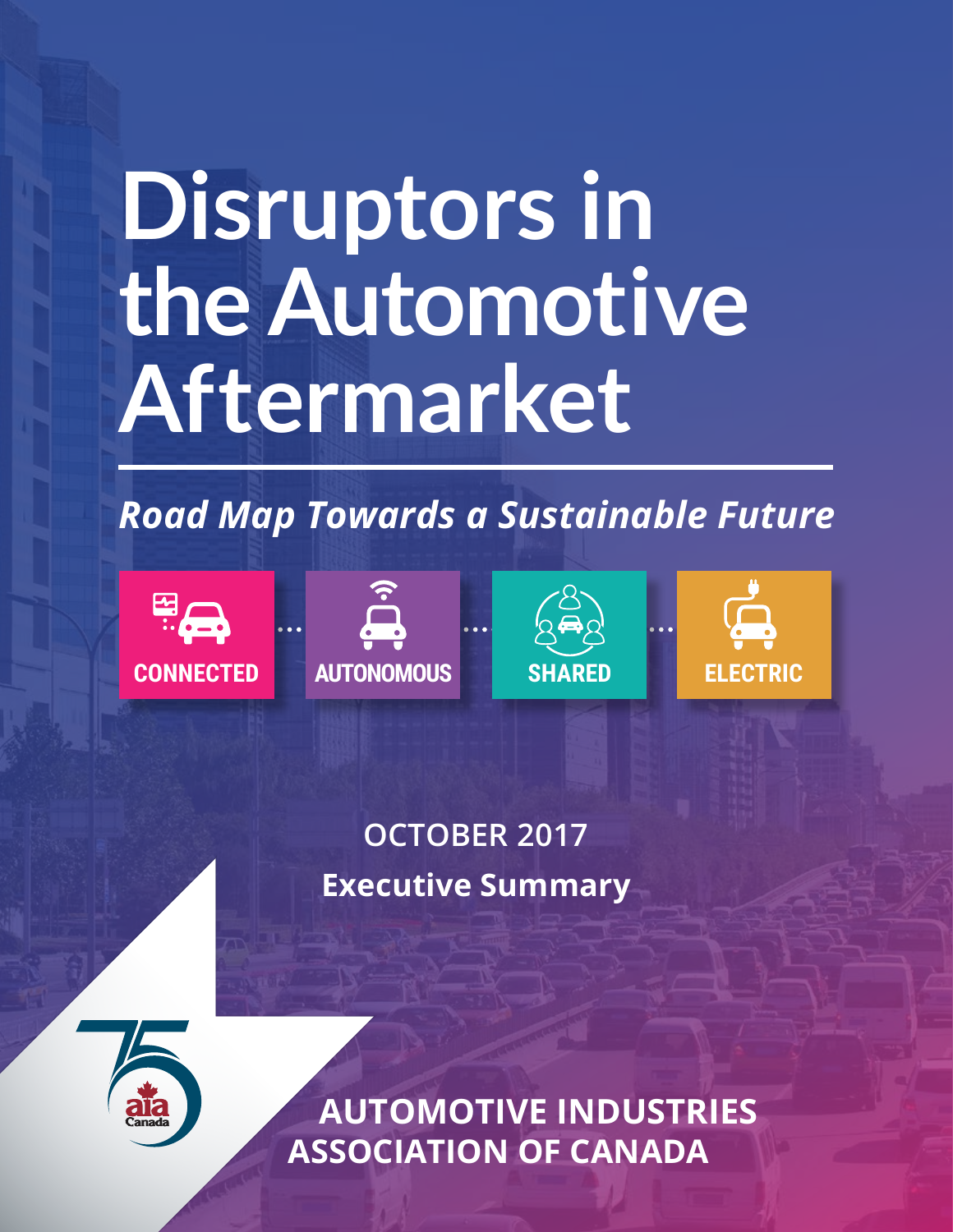### **Disruptors in the Automotive Aftermarket**

#### **Disclaimer**

The Automotive Industries Association (AIA) of Canada makes no representations or warranties, express or implied, with respect to the content, accuracy, truthfulness or reliability of any information contained in the document, whether in full or in part, including any warranty of title, non-infringement of copyright or any other rights of others, merchantability, or fitness or suitability for any purpose. Without limiting the generality of the foregoing, by using or attempting to use this report, the user expressly acknowledges that there are no warranties or representations made by AIA Canada regarding the content of this report in terms of its accuracy or its completeness. In no event shall AIA Canada be liable for any damages whatsoever resulting from, arising out of or in connection with the use of any information provided in this report.

Automotive Industries Association of Canada 180 Elgin Street, Suite 1400 Ottawa, Ontario K2P 2K3 Ph: (800) 808-2920 | Fax: (613) 728-6021 Email: info@aiacanada.com Website: www.aiacanada.com

Automotive Industries Association of Canada Copyright © October 2017 ISBN: 978-1-7750359-6-1

#### **Proprietary Warning**

The information contained herein is proprietary to the Automotive Industries Association of Canada and may not be used, reproduced or disclosed to others except as specifically permitted in writing by the originator of the information. The recipient of this information, by its retention and use, agrees to protect the same and the information contained therein from loss, theft or compromise. Any material or information provided by the Automotive Industries Association of Canada and all data collected by Vision Mobility will be treated as confidential by Vision Mobility and will be stored securely while on Vision Mobility's premise (adhering to industry standards and applicable laws).

#### **Copyright © 2017 AIA Canada**

All rights reserved. No part of this publication may be reproduced, distributed, or transmitted in any form or by any means, including photocopying, recording, or other electronic or mechanical methods, without the prior written permission of the publisher, except in the case of brief quotations embodied in critical reviews and certain other non-commercial uses permitted by copyright law.

#### **For permission requests, please contact**:

communications@aiacanada.com Tel: (613) 728-5821 | (800) 808-2920 | Fax: (613) 728-6021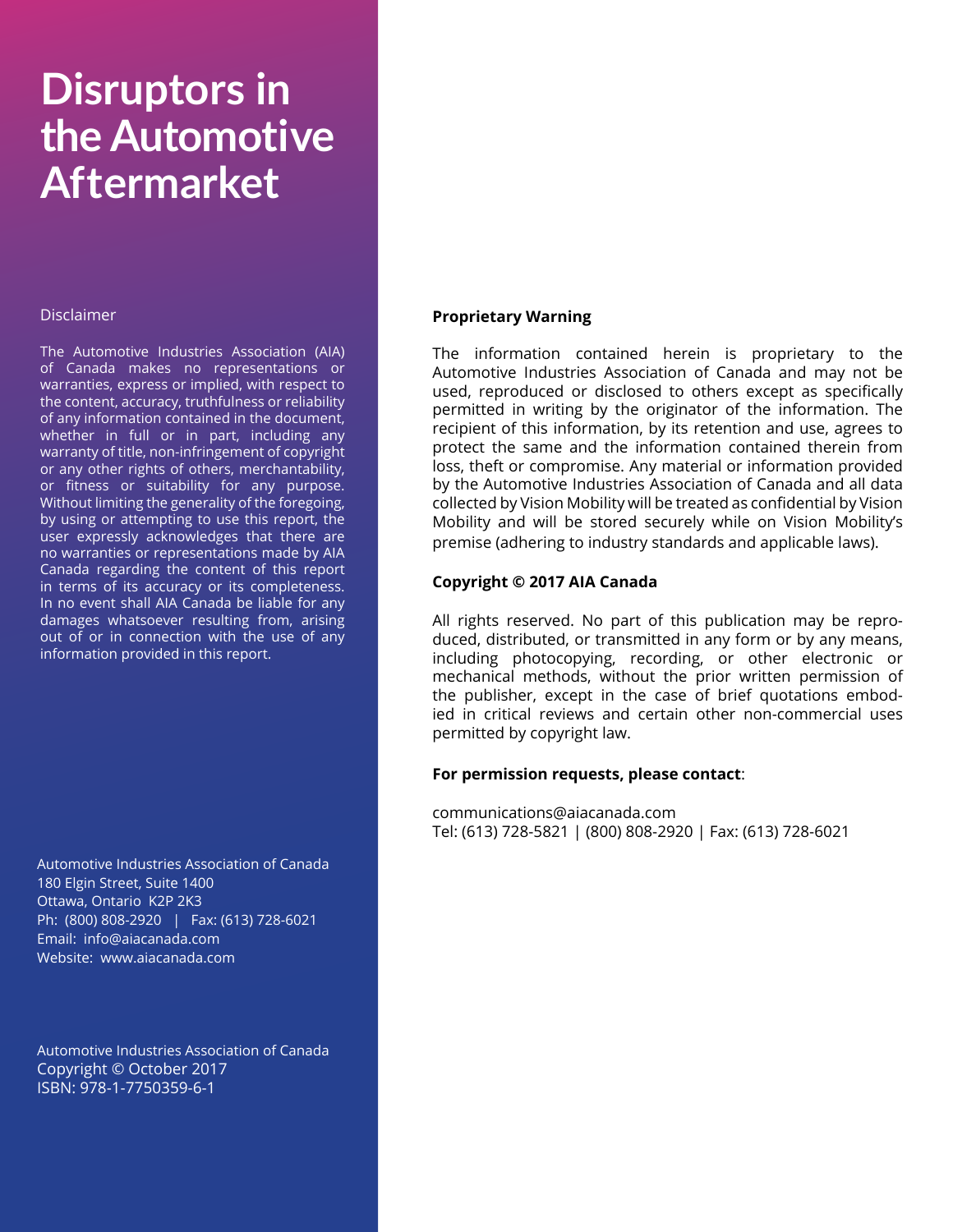### **Disruptors in the Automotive Aftermarket**



*Prepared by Automotive Industries Association of Canada with appreciation to the primary researcher, James Carter of Vision Mobility for conducting the qualitative and quantitative research for this project.*



### **October 2017**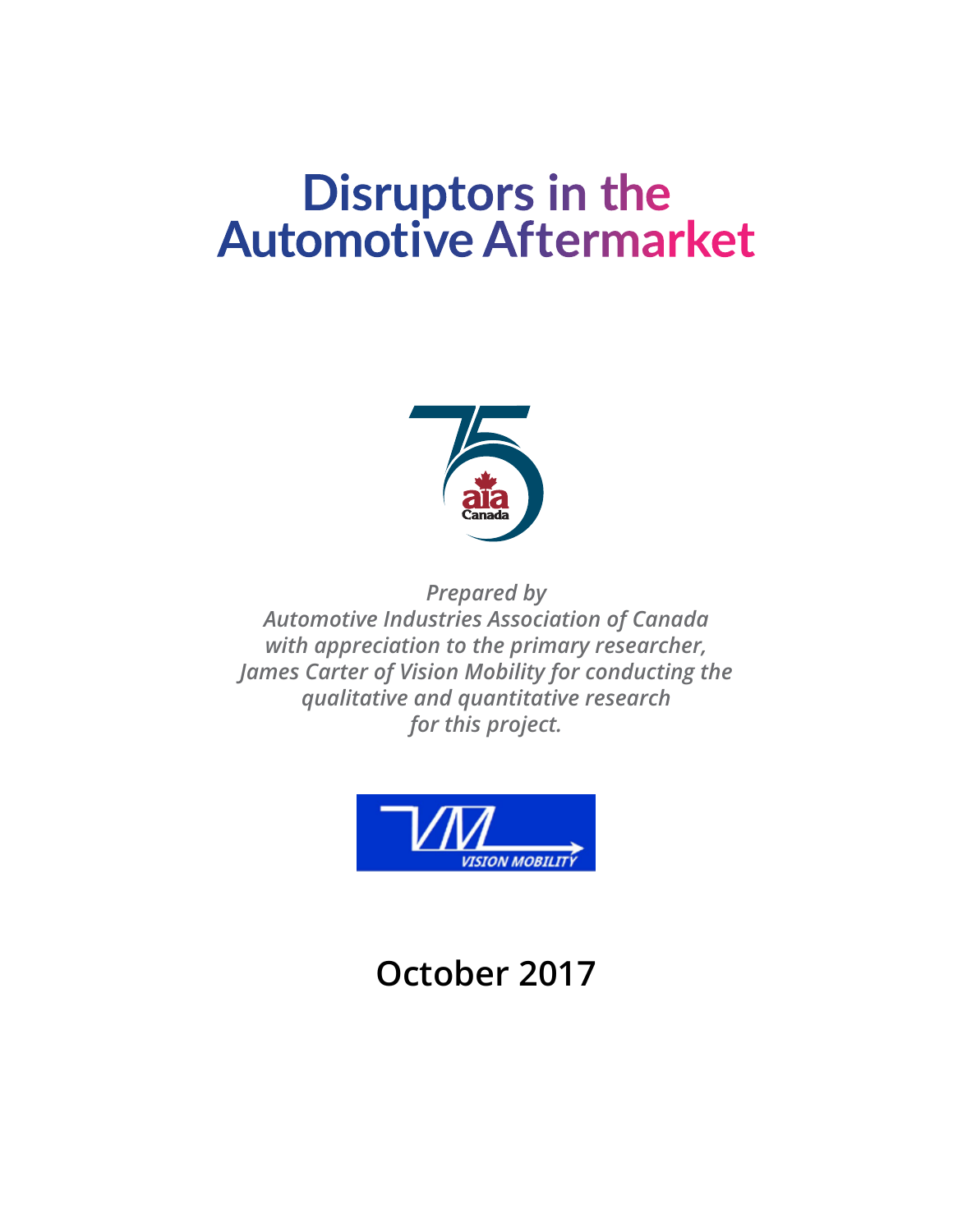#### **AIA Canada acknowledges the generous financial support from the Maple Leaf Sponsors**

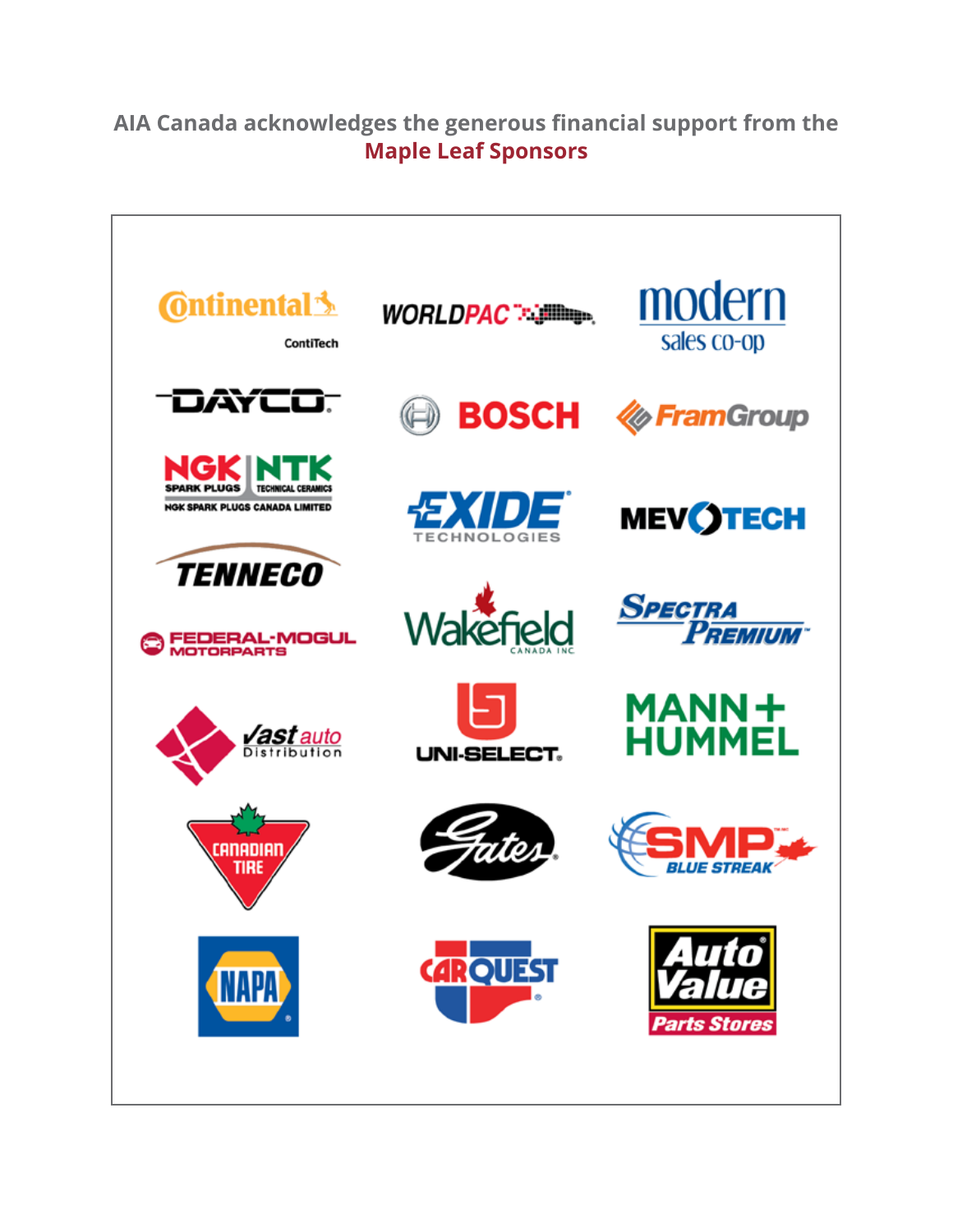### **TABLE OF CONTENTS**

| <b>Executive Summary</b>                                                                                                                                                                                                        | 1                                      |
|---------------------------------------------------------------------------------------------------------------------------------------------------------------------------------------------------------------------------------|----------------------------------------|
| Introduction<br>Definitions                                                                                                                                                                                                     | 4<br>6                                 |
| The 'CASE' Revolution<br><b>Connected Cars &amp; Telematics</b><br><b>Autonomous Vehicles</b><br><b>Shared Vehicles</b><br><b>Electric Vehicles</b>                                                                             | 8<br>9<br>10<br>11<br>13               |
| <b>Other Technologies</b>                                                                                                                                                                                                       | 14                                     |
| Disintermediation<br><b>Collision Repair Sector</b><br><b>Automotive Service Providers</b><br><b>Parts Distributors and Wholesalers</b>                                                                                         | 16<br>17<br>17<br>19                   |
| Timeline for Change                                                                                                                                                                                                             | 20                                     |
| The Industry Weighs In                                                                                                                                                                                                          | 21                                     |
| Survey Results by Segment<br><b>Automotive Service Providers</b><br><b>Collision Sector</b><br><b>Automotive Parts Manufacturers</b><br><b>Distributors</b><br>Wholesalers (a.k.a Jobbers)<br><b>Automotive Parts Retailers</b> | 25<br>25<br>25<br>25<br>26<br>26<br>26 |
| Roadmap for the Future<br><b>Automotive Service Providers</b><br>Wholesalers (a.k.a Jobbers)<br><b>Collision Repair Sector</b>                                                                                                  | 27<br>28<br>31<br>34                   |
| Conclusion                                                                                                                                                                                                                      | 36                                     |
| References                                                                                                                                                                                                                      | 38                                     |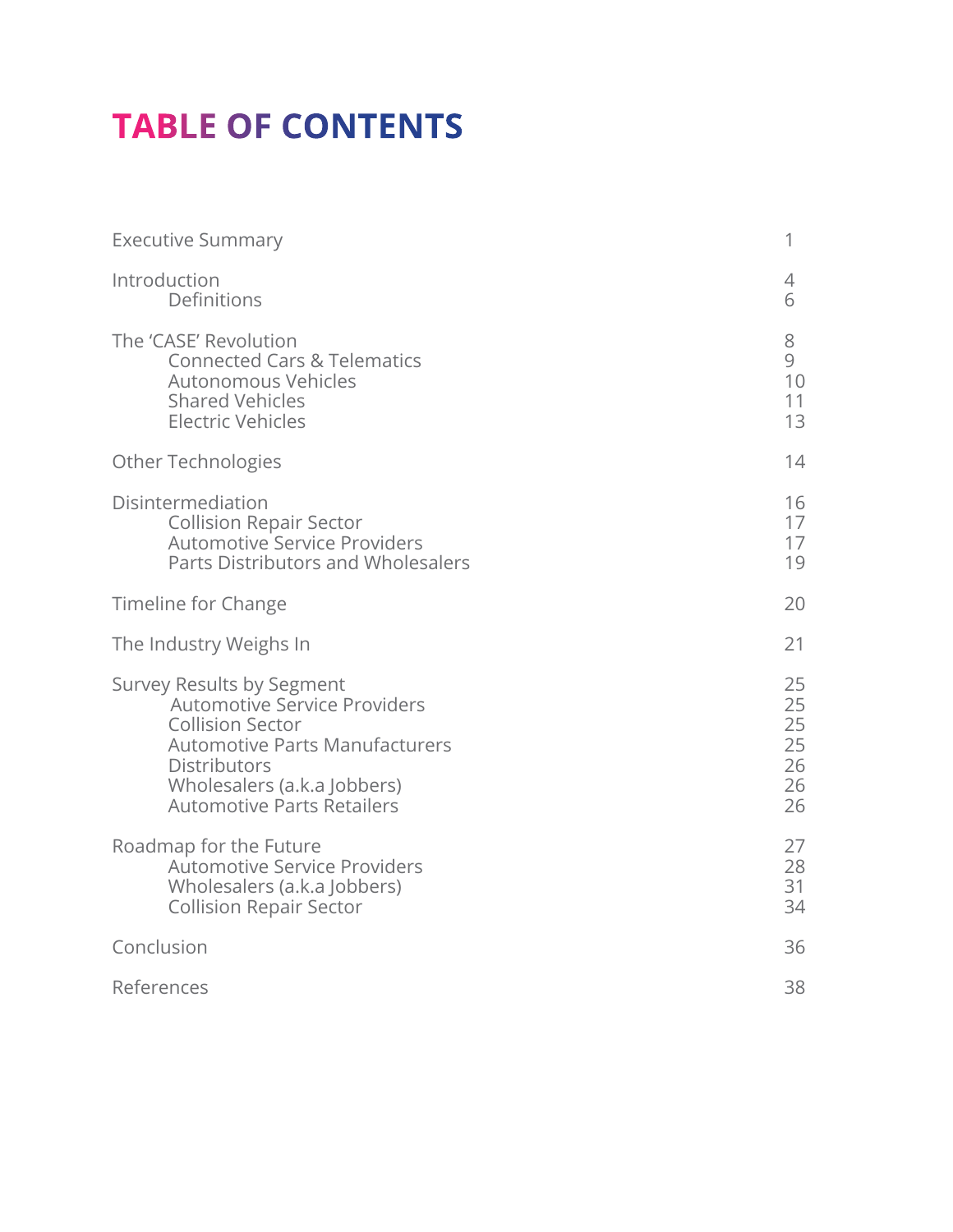### *The emergence of a new mobility world is not an 'if', but a 'when' scenario.*

## **EXECUTIVE SUMMARY**

The aftermarket is a diverse landscape encompassing many different areas, but they share one thing in common — to provide parts, services and training for the maintenance, repair and upkeep of automobiles. Technological changes have the potential to affect the aftermarket industry, especially at the small business level — a scenario which changed the camera industry as it shifted to digital technology.

Automotive technology will coalesce around the 'Connected', 'Autonomous', 'Shared', 'Electric' — CASE platform. Each one of these has the potential for major disruption, but when combined, they can prove to be revolutionary for the automotive industry. It has been forecasted that these technologies and customer usage changes will drop the cost-per-mile expenses by 80%, when going from owning a vehicle today to using a purpose built shared autonomous electric vehicle. As the popularity of such autonomous car sharing services grow, many current industries and businesses associated with automotive and car ownership will be forced to adjust very rapidly or disappear.

In 2017, we are witnessing significant money being spent by OEMs, Tier 1s, startups, technology companies and venture capitalists to design and develop new mobility products and services. There is also significant government support for such developments, as well as a change in people's attitudes towards driving and owning a car. This means that the emergence of a new mobility world becomes not an 'if', but a 'when' scenario.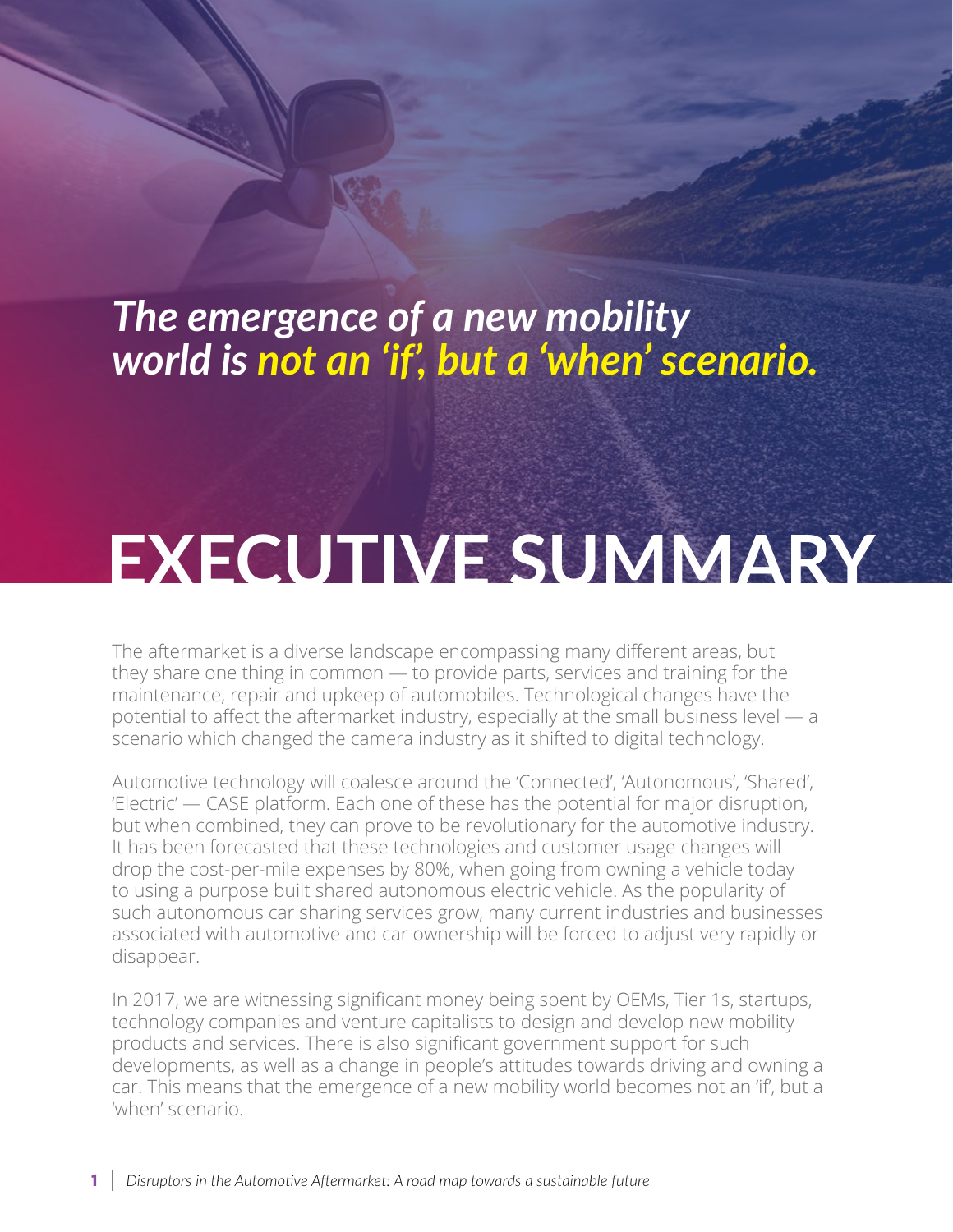As part of this report, AIA Canada members and key stakeholders were both surveyed and interviewed. Findings show that the industry is aware of the potential for disruption - with 87% acknowledging a technology disruption within the next 10 years. That is the good news. However, it also shows a lack of understanding the impact this technological disruption will have on their businesses.

As technology and society, in general, shift from one mobility platform (i.e. the traditional car ownership model) to a new, Mobility as a Service (MaaS) platform model, there will be significant industry disruption and disintermediation to businesses geared towards servicing and maintaining of the old model. These changes have already started to occur, with many aftermarket businesses now going through significant consolidation to improve cost structures and gain efficiencies.

Further to this technology shift occurring today, it is vital that through the Canadian Automotive Service Information Standard (CASIS) agreement access to information for service and repair work remain a top priority. While it may be that Open Source technologies may begin to apply in the medium term, and repair information therefore would be free and readily available, it is not likely that this will see significant influence in the short term.

The industry survey into disruptors in the automotive aftermarket reveals that while the aftermarket is alert and aware of coming disruption, there is some confusion about what this means for them and where the opportunities and threats lie. A large majority of businesses believe there will be a technology disruption in the next 10 years (87%), are actively looking for new ways to diversify (88%), and are willing to invest in new technologies to grow or maintain the business (95%). On the other hand, 64% still believe that autonomous vehicles are a long way off (15+ years), and 4 in 10 believe electric vehicles will cause little disruption.

To counteract these knowledge and business gaps, significant resources will be needed for ongoing education and training. This will lead to a better understanding of the steps that can be taken to move towards a new mobility environment. Businesses need to be in a position to carefully understand what new mobility may bring and begin to prepare for potential pivots, if necessary.

However the aftermarket does bring some advantages in cost and agility. This will likely become and remain a strong advantage for the industry. With some perception that OEM dealers lack knowledge of new mobility and their high cost structure from recently built high-end facilities, this places the much leaner and more alert aftermarket in a stronger position. The automotive aftermarket (with the exception of the collision repair industry) has the luxury of having a time lag behind OEMs and dealers with new technologies, allowing them, the industry, to analyze and see what works. While OEMs may eventually make these adaptations, an excellent opportunity presents itself to gain a much stronger hold in the overall vehicle service and maintenance business.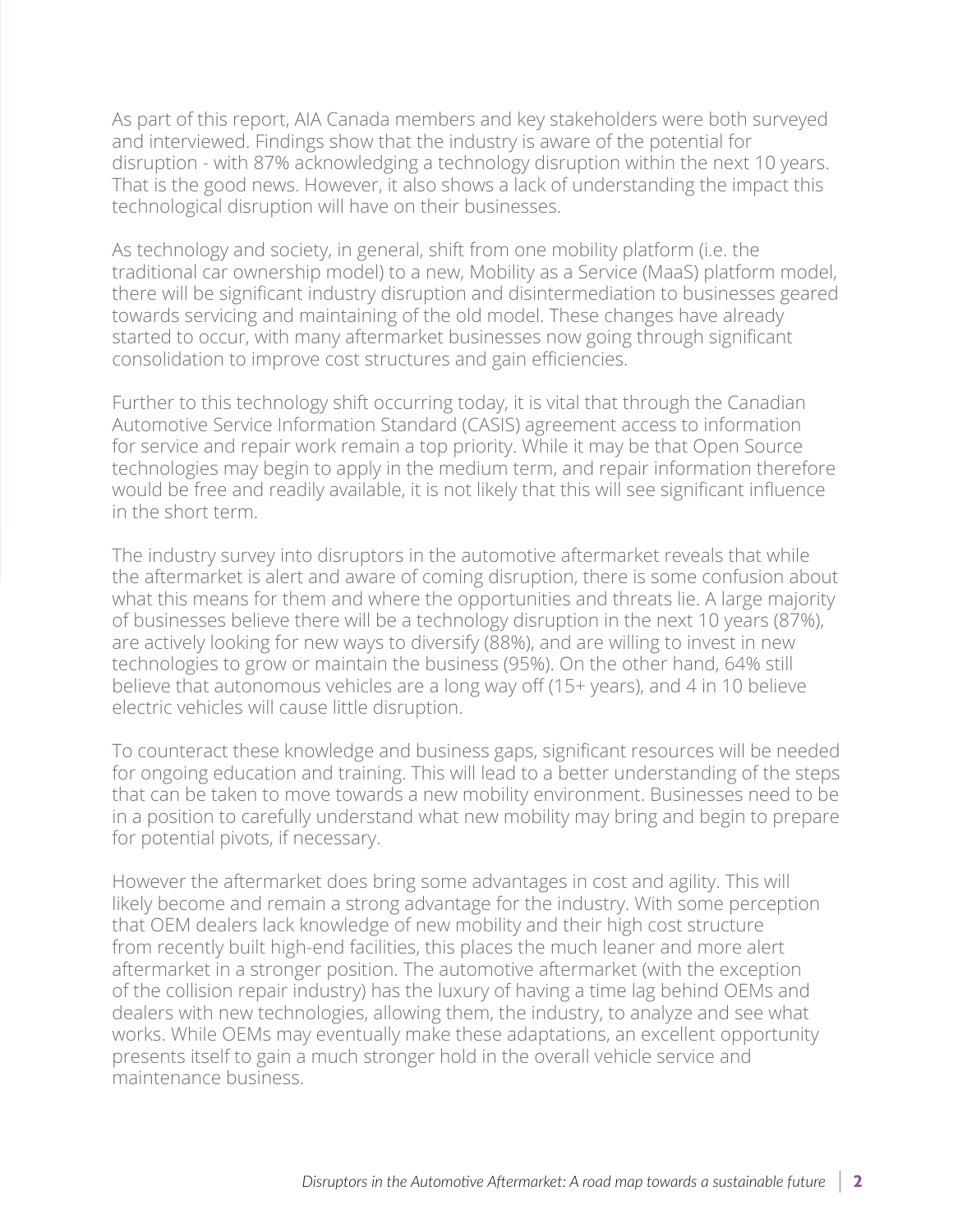As with most cases of industry disruption, change brings with it new opportunity, and this absolutely applies to the automotive aftermarket. Those who are able to level up skills in software, programming, and electronics repair in a more fleetbased environment will be in the box seat for strong growth. The growth of fleets in an autonomous vehicle environment also brings with it the ability to expand into fleet maintenance, such as cleaning, storing and charging vehicles on a regular, if not daily basis. The rapidly increasing focus on Open Source technology and the commoditization of vehicles into 'white label' taxi-bots will also open up opportunities that have not been realized to date.

Overall, while the automotive aftermarket in Canada is relatively alert and wellpositioned to take advantage of the upcoming changes in new mobility, the challenges are substantial, and much more awareness and preparation needs to be done to ensure future success. Training and education, particularly on the potential impacts of industry disruption, as well as the opportunities and threats, are essential. Carefully reviewing the education given to those entering the industry workforce, as well as upskilling the people who are already employed is also very important. With these things in hand, the automotive aftermarket will continue to have a bright and prosperous future, and continue to make a great contribution to the Canadian economy.